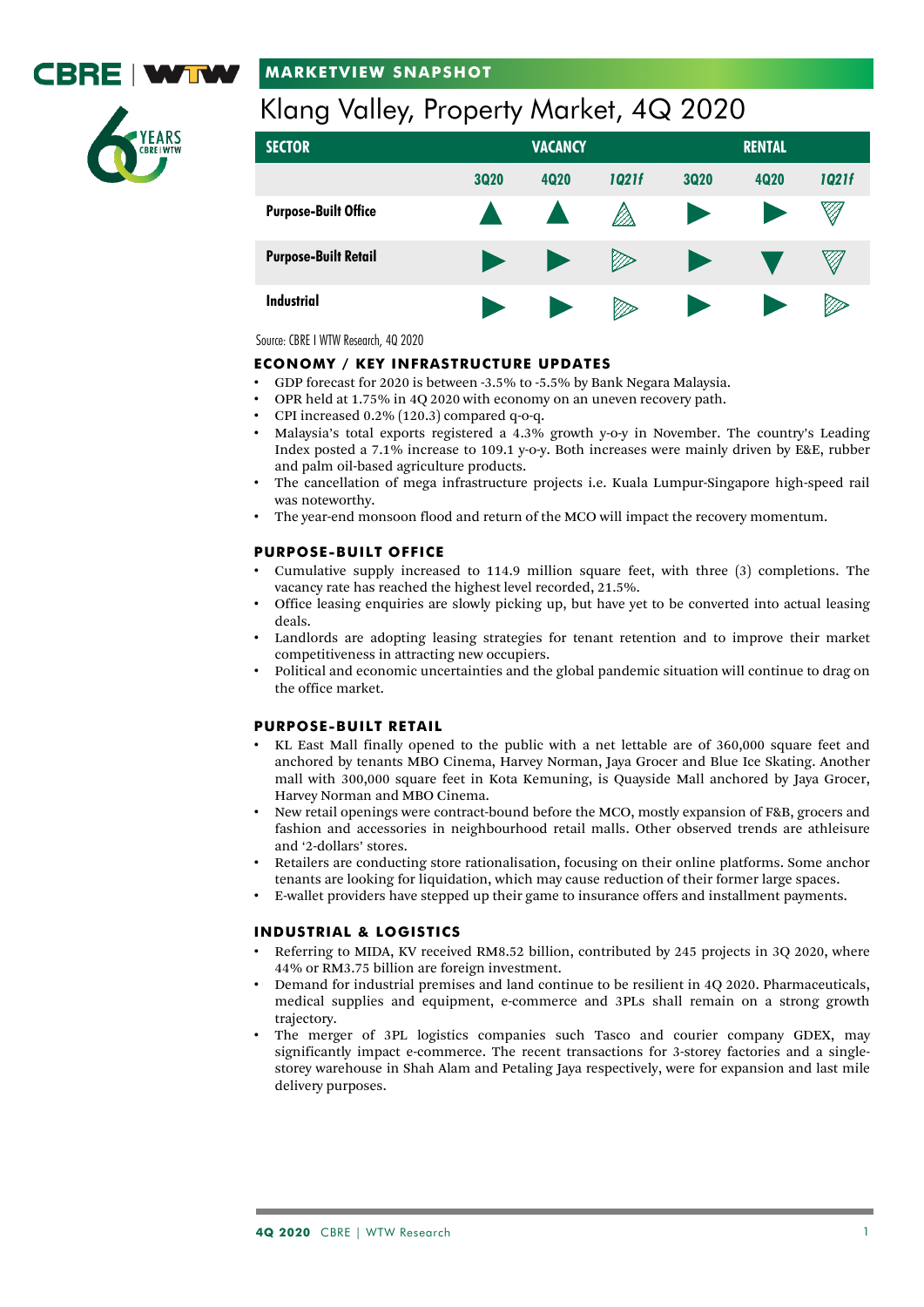

# **MARKETVIEW SNAPSHOT**



# Klang Valley, Property Market, 4Q 2020

| <b>SECTOR</b>               | <b>OVERALL PERFORMANCE</b> |      |       |  |  |  |
|-----------------------------|----------------------------|------|-------|--|--|--|
|                             | <b>3Q20</b>                | 4Q20 | 1Q21f |  |  |  |
| <b>Hotel</b>                |                            | п.   | v     |  |  |  |
| <b>General Housing</b>      | D                          | - 7  |       |  |  |  |
| <b>Upmarket Residential</b> |                            |      |       |  |  |  |

Source: CBRE I WTW Research, 4Q 2020

# **HOTEL**

- The AOR of Klang Valley improved by 2% to 30% (q-o-q), whilst the AOR for Kuala Lumpur was 31%.
- Tourist arrivals for January–September 2020 decreased by about 78% y-o-y to 4.3 million arrivals.
- The third-wave of Covid-19 may worsen the hotel sector in the next three (3) months, with the tighter MCO.
- No new hotel opened in this quarter as operators deferred openings depending on the market recovery.

# **GENERAL HOUSING**

- Existing landed supply increased marginally by 2% y-o-y to more than 940,000 units with the majority of new completions in the wider locality of Klang Valley in the districts of Kuala Selangor, Kuala Langat and Sepang.
- While 58,700 units of future supply are expected to complete in the next 2–3 years, planned supply remained unchanged y-o-y at about 45,000 units.
- Some developers have continued to launch projects in selected townships, prompted by good take-up rates of previous phases. Notable launches this quarter include Illaria Hillside Homes @ Gamuda Gardens, Carya @ M Aruna and Starling (Phase 3) @ Bandar Rimbayu.
- Secondary market transactions in 3Q 2020 improved significantly q-o-q as movement restrictions eased between June and August, in addition to lower borrowing costs and other government incentives. Nonetheless, overall transacted volume declined by 15% y-o-y.

## **UPMARKET RESIDENTIAL**

- Existing supply stood at 56,200 units in 4Q 2020, whilst 27,900 units are in the pipeline for completion by 2024. No official new launches nor completions were recorded in this quarter.
- Average asking rental for the six (6) main areas dropped marginally (-4%) in 4Q 2020 q-o-q (c.f. 3Q2020: RM3.15 per square foot) due to weak demand in the market.
- Average transacted price in the secondary market showed a downward trend of -5% in 4Q 2020 y-o-y (c.f. average transacted price in 4Q 2019: RM827 per square foot).
- Notable soft launches were Bangsar Hill Park and Sunway Belfield with selling prices from RM910 per square foot to RM1,080 per square foot and RM750 per square foot to RM850 per square foot respectively, receiving quite a lot of bookings due to their attractive prices.
- Total high-rise upmarket residential participating in HOC 2020/2021 amounts to 12,300 units from 50 developments.

Abbreviation: KV – Klang Valley, KL- Kuala Lumpur, OPR – Overnight Policy Rate, GDP – Gross Domestic Product, SME – Small and Medium-Sized Enterprises, HOC – Home Ownership Campaign, RMCO – Recovery Movement Conditional Order, MCO – Movement Control Order, MIDA – Malaysian Investment Development Authority, F&B – food & beverage, E&E – Electrical & Electronic, 3PL – Third-Party Logistics, AOR – Average Occupancy Rate, MOTAC – Ministry of Tourism, Arts & Culture, NLA – net lettable area, y-o-y – year on year, q-o-q – quarter on quarter